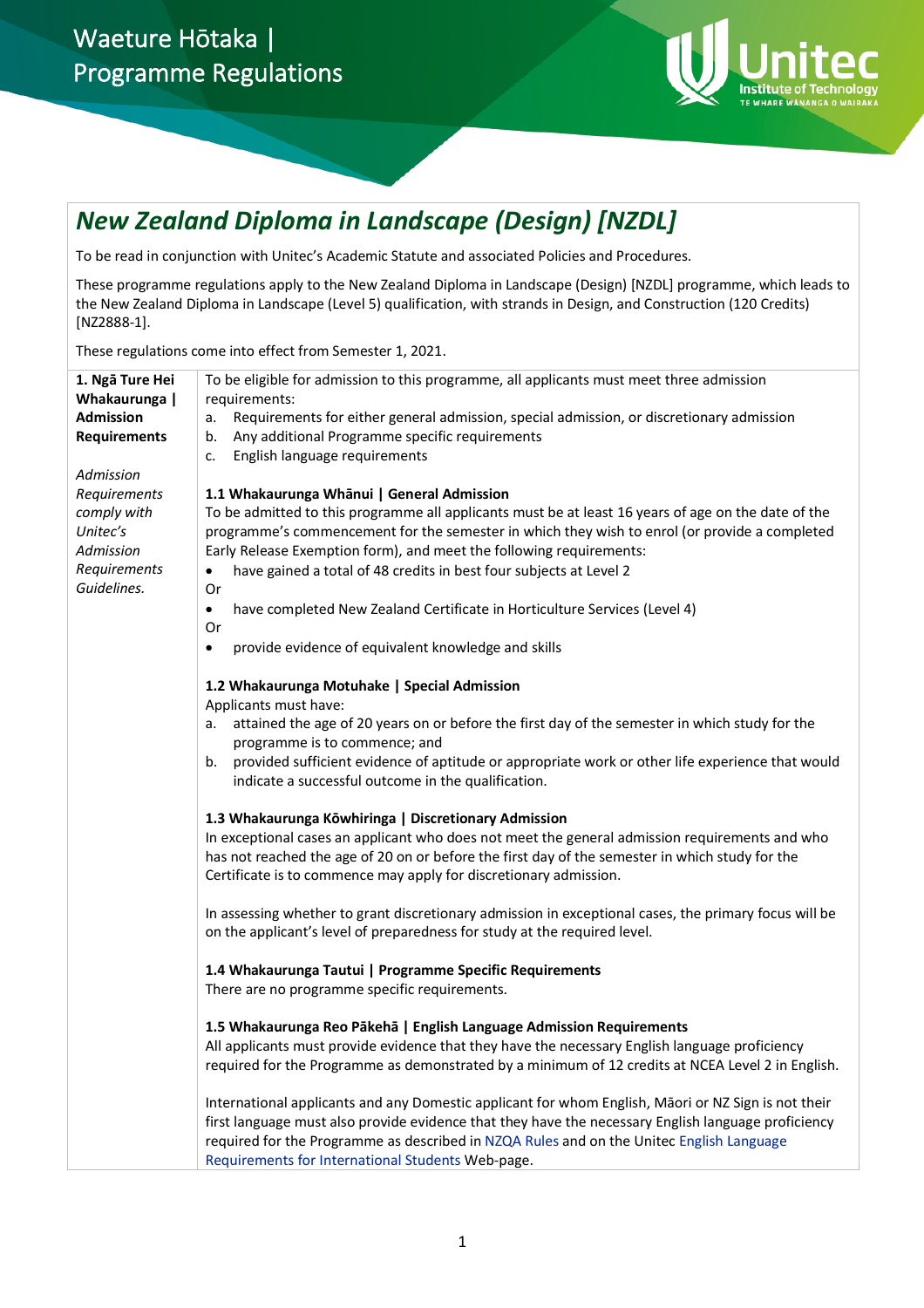| 2. Paearu<br><b>Köwhiri</b><br>Tukanga  <br><b>Selection Criteria</b><br>& Process |                                   | 2.1 Paearu Kōwhiri   Selection Criteria<br>When the number of eligible applicants for admission exceeds the number of places available, a<br>selection process will be implemented, which may involve an interview (remotely or in person). Those<br>who are judged (e.g. on motivation, commitment and/or relevant prior knowledge or experience) as<br>having the strongest chance of succeeding in the programme will be selected. |                         |                           |                      |                 |  |
|------------------------------------------------------------------------------------|-----------------------------------|---------------------------------------------------------------------------------------------------------------------------------------------------------------------------------------------------------------------------------------------------------------------------------------------------------------------------------------------------------------------------------------------------------------------------------------|-------------------------|---------------------------|----------------------|-----------------|--|
| Selection Criteria<br>and Processes                                                |                                   | 2.2 Tukanga Kōwhiri   Selection Process<br>Selection will be made by Unitec staff members with the delegated authority to offer places to                                                                                                                                                                                                                                                                                             |                         |                           |                      |                 |  |
| comply with                                                                        |                                   | applicants. These staff members will select students on the basis of written information supplied on                                                                                                                                                                                                                                                                                                                                  |                         |                           |                      |                 |  |
| Unitec's<br>Admission                                                              |                                   | the enrolment form. At the discretion of the staff members, an interview (face-to-face or electronic)                                                                                                                                                                                                                                                                                                                                 |                         |                           |                      |                 |  |
| Requirements                                                                       |                                   | may be required. A list of delegated staff members is maintained by the Programme Academic Quality<br>Committee (PAQC) responsible for the programme.                                                                                                                                                                                                                                                                                 |                         |                           |                      |                 |  |
| Guidelines.                                                                        |                                   |                                                                                                                                                                                                                                                                                                                                                                                                                                       |                         |                           |                      |                 |  |
| 3. Ngā Ture Hei<br>Whakawhiwhi                                                     |                                   | 3.1 Whakaemi Tūtukitanga   Credit Accumulation<br>To be awarded the New Zealand Diploma in Landscape (Level 5), a student must successfully                                                                                                                                                                                                                                                                                           |                         |                           |                      |                 |  |
| Tohu                                                                               |                                   | complete a minimum of 120 credits in the pattern set out in Table 1 from the courses set out in Table                                                                                                                                                                                                                                                                                                                                 |                         |                           |                      |                 |  |
| Mātauranga                                                                         | 2.                                |                                                                                                                                                                                                                                                                                                                                                                                                                                       |                         |                           |                      |                 |  |
| <b>Requirements</b><br>for the Award of                                            |                                   | Table 1: Credit Requirements for New Zealand Diploma in Landscape                                                                                                                                                                                                                                                                                                                                                                     |                         |                           |                      |                 |  |
| the Programme                                                                      | Level                             | <b>Compulsory Credits</b>                                                                                                                                                                                                                                                                                                                                                                                                             | <b>Elective Credits</b> |                           | <b>Total Credits</b> |                 |  |
|                                                                                    | 5                                 | 120                                                                                                                                                                                                                                                                                                                                                                                                                                   |                         |                           | 120                  |                 |  |
| Requirements                                                                       |                                   |                                                                                                                                                                                                                                                                                                                                                                                                                                       |                         |                           | 120                  |                 |  |
| comply with                                                                        |                                   |                                                                                                                                                                                                                                                                                                                                                                                                                                       |                         |                           |                      |                 |  |
| Unitec's<br>Programme                                                              |                                   |                                                                                                                                                                                                                                                                                                                                                                                                                                       |                         |                           |                      |                 |  |
| Completion and                                                                     |                                   |                                                                                                                                                                                                                                                                                                                                                                                                                                       |                         |                           |                      |                 |  |
| <b>Awards Policy</b>                                                               |                                   |                                                                                                                                                                                                                                                                                                                                                                                                                                       |                         |                           |                      |                 |  |
|                                                                                    |                                   |                                                                                                                                                                                                                                                                                                                                                                                                                                       |                         |                           |                      |                 |  |
| and associated<br>procedure.                                                       |                                   |                                                                                                                                                                                                                                                                                                                                                                                                                                       |                         |                           |                      |                 |  |
|                                                                                    |                                   | Table 2: Course Details - New Zealand Diploma in Landscape                                                                                                                                                                                                                                                                                                                                                                            |                         |                           |                      |                 |  |
| All courses are Compulsory.                                                        |                                   |                                                                                                                                                                                                                                                                                                                                                                                                                                       |                         |                           |                      |                 |  |
| <b>Course No</b>                                                                   | <b>Course Name</b>                |                                                                                                                                                                                                                                                                                                                                                                                                                                       |                         | Credits   Pre- requisites | Co-requisites        | Restrictions    |  |
| Level 4                                                                            |                                   |                                                                                                                                                                                                                                                                                                                                                                                                                                       |                         |                           |                      |                 |  |
| <b>LAND4113</b>                                                                    | <b>Design Studio</b>              |                                                                                                                                                                                                                                                                                                                                                                                                                                       | 15                      |                           |                      |                 |  |
| <b>LAND4114</b><br><b>LAND4443</b>                                                 | <b>Design Representation</b>      |                                                                                                                                                                                                                                                                                                                                                                                                                                       | 15<br>15                |                           |                      | <b>LAND5113</b> |  |
| Level 5                                                                            | <b>Horticulture for Landscape</b> |                                                                                                                                                                                                                                                                                                                                                                                                                                       |                         |                           |                      |                 |  |
| <b>LAND5115</b>                                                                    | <b>Capstone Project</b>           |                                                                                                                                                                                                                                                                                                                                                                                                                                       | 30                      | LAND4113                  |                      |                 |  |
| <b>LAND5050</b>                                                                    | <b>Plants &amp; Ecology</b>       |                                                                                                                                                                                                                                                                                                                                                                                                                                       | 15                      |                           |                      |                 |  |
| <b>LAND5215</b>                                                                    | <b>CAD Documentation</b>          |                                                                                                                                                                                                                                                                                                                                                                                                                                       | 15                      |                           |                      |                 |  |
| <b>LAND5557</b>                                                                    | <b>Designing with Plants</b>      |                                                                                                                                                                                                                                                                                                                                                                                                                                       | 15                      |                           |                      |                 |  |
|                                                                                    |                                   | 3.3 Mahi Akoranga I A Wāhanga   Course Load per Semester<br>The normal full-time course load is 60 credits per semester, or 75 credits with the approval of the<br>relevant academic authority.                                                                                                                                                                                                                                       |                         |                           |                      |                 |  |
|                                                                                    |                                   |                                                                                                                                                                                                                                                                                                                                                                                                                                       |                         |                           |                      |                 |  |
|                                                                                    |                                   | 3.4 Whakaurunga Takiwā   Enrolment Periods                                                                                                                                                                                                                                                                                                                                                                                            |                         |                           |                      |                 |  |
|                                                                                    |                                   | The normal enrolment period is one year (full-time study) or two years (part-time study).<br>Students who are prevented by ill health, or other cause, from completing the programme                                                                                                                                                                                                                                                  |                         |                           |                      |                 |  |
|                                                                                    |                                   | requirements within the maximum period of enrolment, the relevant academic authority may                                                                                                                                                                                                                                                                                                                                              |                         |                           |                      |                 |  |
|                                                                                    |                                   | approve suspension of enrolment for up to a maximum of one semester.                                                                                                                                                                                                                                                                                                                                                                  |                         |                           |                      |                 |  |
| 4. Tūtukitanga                                                                     |                                   | The maximum period to complete this Programme is six years.<br>4.1 Whakawhiti Tūtukitanga   Cross Credit                                                                                                                                                                                                                                                                                                                              |                         |                           |                      |                 |  |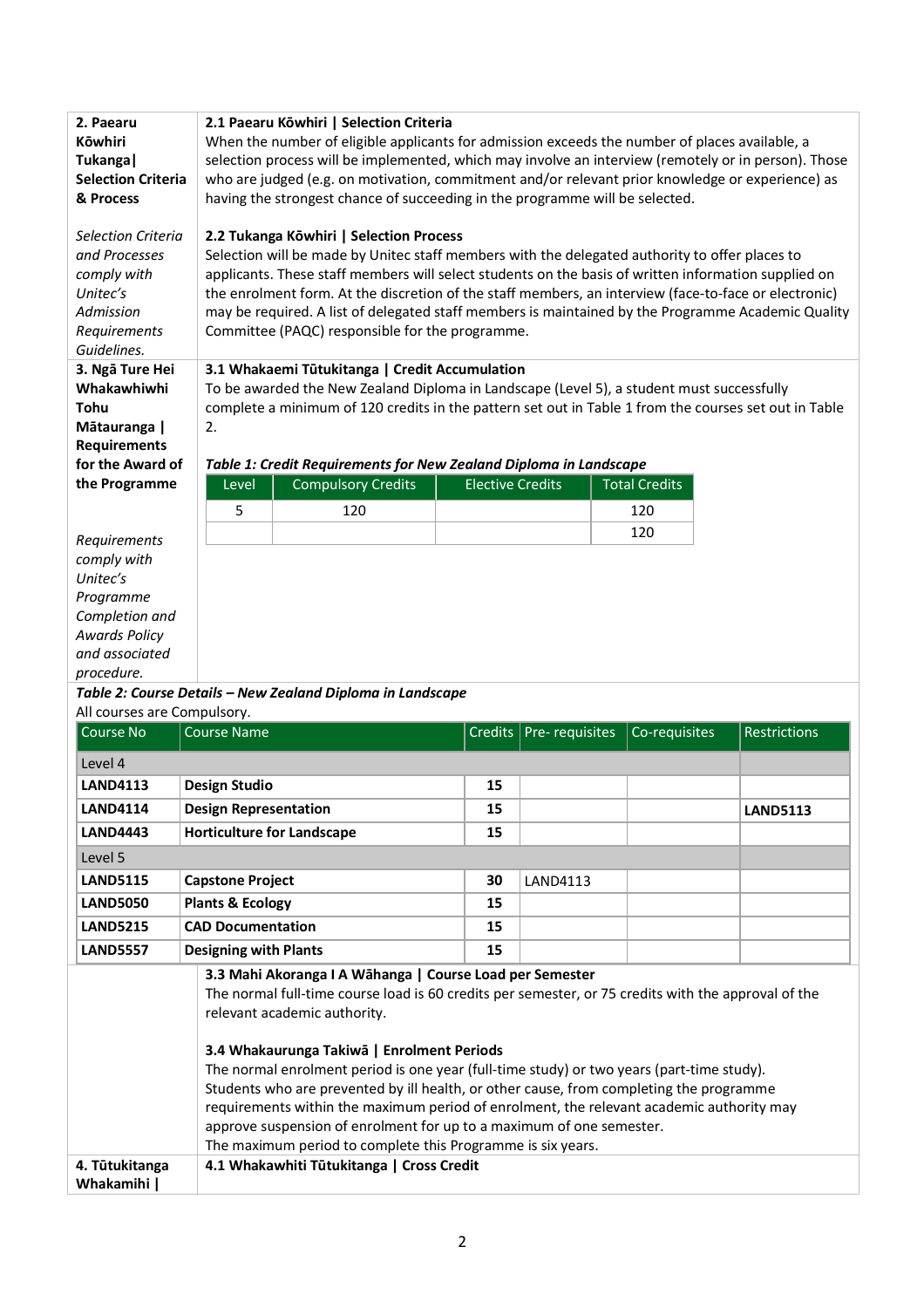| <b>Credit</b><br>Recognition<br>Credit<br>Recognition<br>complies with<br>Unitec's<br>Assessment,<br>Moderation and<br>Grades Policy and<br>associated<br>procedure. | а.<br>b.<br>i.<br>ii.                                                                                                                                                     | first enrolment in the programme.<br>the same or a higher level in the context of another programme.<br>The credit recognition may be:<br>4.2 Aromatawai Tōmua   Assessment of Prior Learning (APL)<br>on a case-by-case basis under the Unitec Assessment of Prior Learning Procedure. |  | course and a course in the programme; or |            | philosophy but there is no exact match in the programme's courses. | Credits will not be awarded for successful study that took place more than 5 years prior to the date of<br>A student may be awarded credits or exemptions in recognition of successful equivalent study, at<br>specified, where there is direct equivalence of the learning outcomes of a completed<br>unspecified, where the previous study has taken place in a programme with a similar | Assessment of Prior Learning is available for all courses in this programme. APL decisions will be made |
|----------------------------------------------------------------------------------------------------------------------------------------------------------------------|---------------------------------------------------------------------------------------------------------------------------------------------------------------------------|-----------------------------------------------------------------------------------------------------------------------------------------------------------------------------------------------------------------------------------------------------------------------------------------|--|------------------------------------------|------------|--------------------------------------------------------------------|--------------------------------------------------------------------------------------------------------------------------------------------------------------------------------------------------------------------------------------------------------------------------------------------------------------------------------------------------------------------------------------------|---------------------------------------------------------------------------------------------------------|
|                                                                                                                                                                      |                                                                                                                                                                           | 4.3 Ngā whakawhitinga   Credit Transfer<br>for direct credit transfer upon application to the NZDL.                                                                                                                                                                                     |  |                                          |            |                                                                    | Credit Transfer is available for courses that are shared between Unitec programmes. Courses that are<br>successfully completed as part of the New Zealand Certificate in Horticulture Services (Landscape<br>Design) [NZCLD] (Level 4) 60 credits, [Ref: NZ2674], and which are part of the NZDL may be approved                                                                           |                                                                                                         |
| 5. Waeture                                                                                                                                                           |                                                                                                                                                                           | 5.1 Paparahi Aromatawai   Assessment Basis                                                                                                                                                                                                                                              |  |                                          |            |                                                                    |                                                                                                                                                                                                                                                                                                                                                                                            |                                                                                                         |
| Aromatawai  <br><b>Assessment</b>                                                                                                                                    |                                                                                                                                                                           |                                                                                                                                                                                                                                                                                         |  |                                          |            |                                                                    | Assessment in this programme is achievement based using an 11-point grading scale. Students must<br>obtain at least 50% overall score in any achievement-based course in order to pass that course.                                                                                                                                                                                        |                                                                                                         |
| <b>Regulations</b>                                                                                                                                                   |                                                                                                                                                                           |                                                                                                                                                                                                                                                                                         |  |                                          |            |                                                                    |                                                                                                                                                                                                                                                                                                                                                                                            |                                                                                                         |
|                                                                                                                                                                      |                                                                                                                                                                           | 5.2 Ākoranga Taumata   Course grades                                                                                                                                                                                                                                                    |  |                                          |            |                                                                    |                                                                                                                                                                                                                                                                                                                                                                                            |                                                                                                         |
| Assessment                                                                                                                                                           |                                                                                                                                                                           |                                                                                                                                                                                                                                                                                         |  |                                          |            |                                                                    | Course grades will be determined by the mathematical aggregation of weighted assessment marks                                                                                                                                                                                                                                                                                              |                                                                                                         |
| Regulations                                                                                                                                                          |                                                                                                                                                                           |                                                                                                                                                                                                                                                                                         |  |                                          |            |                                                                    | and reported according to the following scales. Participants must obtain at least 50% overall score in                                                                                                                                                                                                                                                                                     |                                                                                                         |
| comply with<br>Unitec's                                                                                                                                              |                                                                                                                                                                           | order to pass achievement-based assessment.                                                                                                                                                                                                                                             |  |                                          |            |                                                                    |                                                                                                                                                                                                                                                                                                                                                                                            |                                                                                                         |
| Assessment,                                                                                                                                                          | Table 3a: Achievement based 11-point assessment system<br>Grade<br><b>Result</b><br>Meaning<br>Percentage                                                                 |                                                                                                                                                                                                                                                                                         |  |                                          |            |                                                                    |                                                                                                                                                                                                                                                                                                                                                                                            |                                                                                                         |
| Moderation and                                                                                                                                                       | A+                                                                                                                                                                        | Distinction                                                                                                                                                                                                                                                                             |  | <b>Credits Earned</b>                    | $90 - 100$ |                                                                    |                                                                                                                                                                                                                                                                                                                                                                                            |                                                                                                         |
| Grades Policy and                                                                                                                                                    | A                                                                                                                                                                         | Distinction                                                                                                                                                                                                                                                                             |  | <b>Credits Earned</b>                    | $85 - 89$  |                                                                    |                                                                                                                                                                                                                                                                                                                                                                                            |                                                                                                         |
| associated                                                                                                                                                           | A-                                                                                                                                                                        | Distinction                                                                                                                                                                                                                                                                             |  | <b>Credits Earned</b>                    |            |                                                                    |                                                                                                                                                                                                                                                                                                                                                                                            |                                                                                                         |
| procedure.                                                                                                                                                           |                                                                                                                                                                           |                                                                                                                                                                                                                                                                                         |  |                                          | $80 - 84$  |                                                                    |                                                                                                                                                                                                                                                                                                                                                                                            |                                                                                                         |
|                                                                                                                                                                      | B+                                                                                                                                                                        | Merit                                                                                                                                                                                                                                                                                   |  | <b>Credits Earned</b>                    | $75 - 79$  |                                                                    |                                                                                                                                                                                                                                                                                                                                                                                            |                                                                                                         |
|                                                                                                                                                                      | В                                                                                                                                                                         | Merit                                                                                                                                                                                                                                                                                   |  | <b>Credits Earned</b>                    | $70 - 74$  |                                                                    |                                                                                                                                                                                                                                                                                                                                                                                            |                                                                                                         |
|                                                                                                                                                                      | B-                                                                                                                                                                        | Merit                                                                                                                                                                                                                                                                                   |  | <b>Credits Earned</b>                    | $65 - 69$  |                                                                    |                                                                                                                                                                                                                                                                                                                                                                                            |                                                                                                         |
|                                                                                                                                                                      | $C+$                                                                                                                                                                      | Pass                                                                                                                                                                                                                                                                                    |  | <b>Credits Earned</b>                    | $60 - 64$  |                                                                    |                                                                                                                                                                                                                                                                                                                                                                                            |                                                                                                         |
|                                                                                                                                                                      | C                                                                                                                                                                         | Pass                                                                                                                                                                                                                                                                                    |  | <b>Credits Earned</b>                    | $55 - 59$  |                                                                    |                                                                                                                                                                                                                                                                                                                                                                                            |                                                                                                         |
|                                                                                                                                                                      | $C-$                                                                                                                                                                      | Pass                                                                                                                                                                                                                                                                                    |  | <b>Credits Earned</b>                    | $50 - 54$  |                                                                    |                                                                                                                                                                                                                                                                                                                                                                                            |                                                                                                         |
|                                                                                                                                                                      | D                                                                                                                                                                         | Fail                                                                                                                                                                                                                                                                                    |  | No Credits Earned                        | $40 - 49$  |                                                                    |                                                                                                                                                                                                                                                                                                                                                                                            |                                                                                                         |
|                                                                                                                                                                      | E                                                                                                                                                                         | Fail                                                                                                                                                                                                                                                                                    |  | No Credits Earned                        | $0 - 39$   |                                                                    |                                                                                                                                                                                                                                                                                                                                                                                            |                                                                                                         |
|                                                                                                                                                                      | 5.3 Paearu Taumata   Grade Criteria<br>Students may be awarded one of the following grades for a course if relevant for this programme:<br><b>Table 4: Grade Criteria</b> |                                                                                                                                                                                                                                                                                         |  |                                          |            |                                                                    |                                                                                                                                                                                                                                                                                                                                                                                            |                                                                                                         |
|                                                                                                                                                                      | Grade                                                                                                                                                                     | Meaning                                                                                                                                                                                                                                                                                 |  | Criteria                                 |            |                                                                    |                                                                                                                                                                                                                                                                                                                                                                                            |                                                                                                         |
|                                                                                                                                                                      | <b>CR</b>                                                                                                                                                                 | <b>Credit Recognition</b>                                                                                                                                                                                                                                                               |  |                                          |            | recognition from another qualification                             | The student has applied for and been awarded a credit                                                                                                                                                                                                                                                                                                                                      |                                                                                                         |
|                                                                                                                                                                      | <b>CTG</b>                                                                                                                                                                | Continuing                                                                                                                                                                                                                                                                              |  | earned                                   |            |                                                                    | The Course runs for more than one semester and the final<br>Summative Assessment has not yet occurred. No Credits                                                                                                                                                                                                                                                                          |                                                                                                         |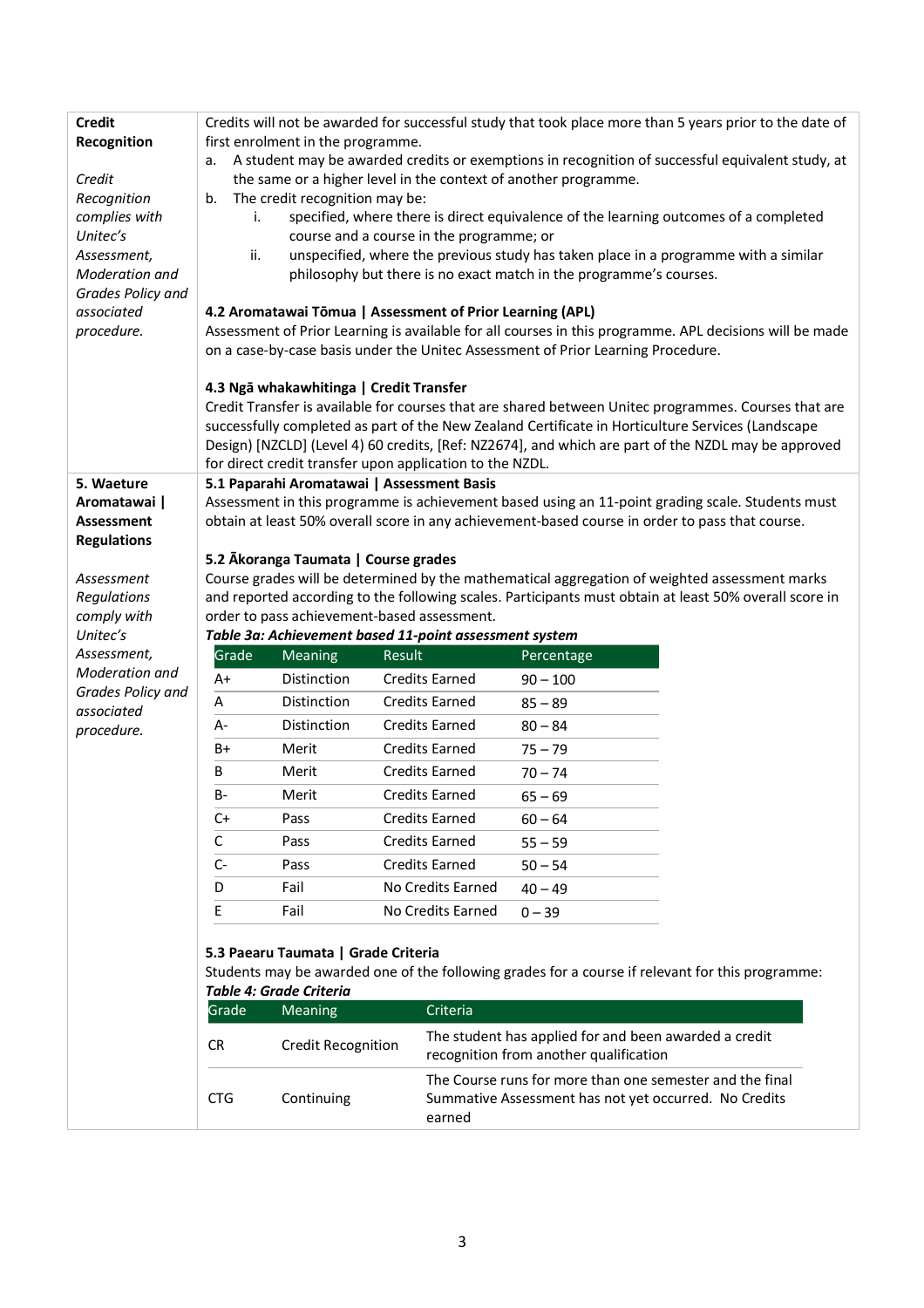|                                                     | <b>DEF</b>                                                                                                                                                                                              | Deferred                                              | The student has approval to complete a Course<br>Assessment beyond the schedule date. Unless an exception<br>has been approved, any Deferred Grade remaining on a<br>student's record beyond a duration equal to that of the<br>original course will be changed to the grade to which the<br>Student would otherwise be entitled. No Credits earned. |  |
|-----------------------------------------------------|---------------------------------------------------------------------------------------------------------------------------------------------------------------------------------------------------------|-------------------------------------------------------|------------------------------------------------------------------------------------------------------------------------------------------------------------------------------------------------------------------------------------------------------------------------------------------------------------------------------------------------------|--|
|                                                     | <b>DNC</b>                                                                                                                                                                                              | Did not Complete                                      | The grade DNC (Did Not Complete) is recorded if a student<br>has either withdrawn after 75% of the scheduled Course<br>duration; or not attempted a compulsory item of<br>Assessment within a Course. No Credits earned.                                                                                                                             |  |
|                                                     | ES                                                                                                                                                                                                      | <b>Student Exchange</b>                               | The Student has completed an approved inter-institutional<br>exchange and it is not appropriate for another grade to be<br>awarded. No Credits earned.                                                                                                                                                                                               |  |
|                                                     | <b>NGA</b>                                                                                                                                                                                              | No Grade Associated                                   | Course assessment and reporting of results are not<br>required for this course or are carried out by an external<br>agency. No Credits earned                                                                                                                                                                                                        |  |
|                                                     | R                                                                                                                                                                                                       | <b>Restricted Pass</b>                                | The student has been awarded a restricted pass subject to<br>Relevant clause in this schedule. Credits earned.                                                                                                                                                                                                                                       |  |
|                                                     | W                                                                                                                                                                                                       | Withdrawn                                             | The student withdraws from a Course after 10% of the<br>scheduled Course duration and up to, or at, the date at<br>which 75% of the scheduled Course has passed. No credits<br>earned.                                                                                                                                                               |  |
|                                                     | #                                                                                                                                                                                                       | <b>Estimated Grade</b>                                | If any portion of Summative Assessment has been<br>estimated, the final grade will be an estimated grade, and<br>annotated "#" on the Student's Academic Record.                                                                                                                                                                                     |  |
| 6. Aromatawai                                       |                                                                                                                                                                                                         | 6.1 Akoranga Aromatawai   Course Assessment           |                                                                                                                                                                                                                                                                                                                                                      |  |
| Mahinga  <br><b>Assessment</b><br><b>Procedures</b> |                                                                                                                                                                                                         |                                                       | Courses employ both formative and summative assessment activities. Formative assessments do not<br>contribute to the final grade for a given course. All summative assessment elements are compulsory<br>unless otherwise approved and noted in course information.                                                                                  |  |
| Assessment                                          |                                                                                                                                                                                                         |                                                       |                                                                                                                                                                                                                                                                                                                                                      |  |
| Procedures                                          | Students must attempt all compulsory assessment activities in order to pass and receive credit for any<br>course. Students who do not attempt a compulsory item of assessment may be awarded a 'Did Not |                                                       |                                                                                                                                                                                                                                                                                                                                                      |  |
| comply with<br>Unitec's                             |                                                                                                                                                                                                         |                                                       | Complete'(DNC) for the whole course and may not earn any credits.                                                                                                                                                                                                                                                                                    |  |
| Assessment                                          |                                                                                                                                                                                                         | 6.2 Aromatawai I Roto I Te Reo   Assessment in Te Reo |                                                                                                                                                                                                                                                                                                                                                      |  |
| Moderation and                                      |                                                                                                                                                                                                         |                                                       | All students have the right to submit any summative assessment task in Te reo Māori. The process for                                                                                                                                                                                                                                                 |  |
| Grades Policy and                                   | submission of summative assessment work in Te reo Māori is governed by the Unitec Assessment in                                                                                                         |                                                       |                                                                                                                                                                                                                                                                                                                                                      |  |
| associated                                          | Te Reo Māori procedure and detailed in course material.                                                                                                                                                 |                                                       |                                                                                                                                                                                                                                                                                                                                                      |  |
| procedure.                                          |                                                                                                                                                                                                         |                                                       |                                                                                                                                                                                                                                                                                                                                                      |  |
|                                                     |                                                                                                                                                                                                         |                                                       | 6.3 Tāpaetanga Tōmuri   Submission and late submission of work<br>The due dates for all summative assessment work will be notified at the commencement of each                                                                                                                                                                                       |  |
|                                                     | a.<br>course.                                                                                                                                                                                           |                                                       |                                                                                                                                                                                                                                                                                                                                                      |  |
|                                                     |                                                                                                                                                                                                         |                                                       |                                                                                                                                                                                                                                                                                                                                                      |  |
|                                                     | b.                                                                                                                                                                                                      |                                                       |                                                                                                                                                                                                                                                                                                                                                      |  |
|                                                     |                                                                                                                                                                                                         |                                                       | Any assessment that is submitted late (and does not have a prior approved extension) will be<br>penalised by a deduction of 10% per day of the participants assignment mark, up to five (5) days,                                                                                                                                                    |  |
|                                                     |                                                                                                                                                                                                         | inclusive of weekends.                                |                                                                                                                                                                                                                                                                                                                                                      |  |
|                                                     | c.                                                                                                                                                                                                      |                                                       | Applications for extensions must be made by according to procedure noted in Student                                                                                                                                                                                                                                                                  |  |
|                                                     |                                                                                                                                                                                                         | Handbooks and course documentation.                   |                                                                                                                                                                                                                                                                                                                                                      |  |
|                                                     | d.                                                                                                                                                                                                      |                                                       | Any extension will be carried out within a specified time period as agreed with the relevant                                                                                                                                                                                                                                                         |  |
|                                                     |                                                                                                                                                                                                         |                                                       | academic authority and no further extensions will be granted.                                                                                                                                                                                                                                                                                        |  |
|                                                     | e.                                                                                                                                                                                                      |                                                       | No assessment will be accepted five (5) days (inclusive of weekends) after the due date. If the<br>assessment is not compulsory, the participants will receive a 'zero' grade for that assessment. If                                                                                                                                                |  |
|                                                     |                                                                                                                                                                                                         |                                                       | the assessment is compulsory, then the participants will receive a Did Not Complete (DNC) grade                                                                                                                                                                                                                                                      |  |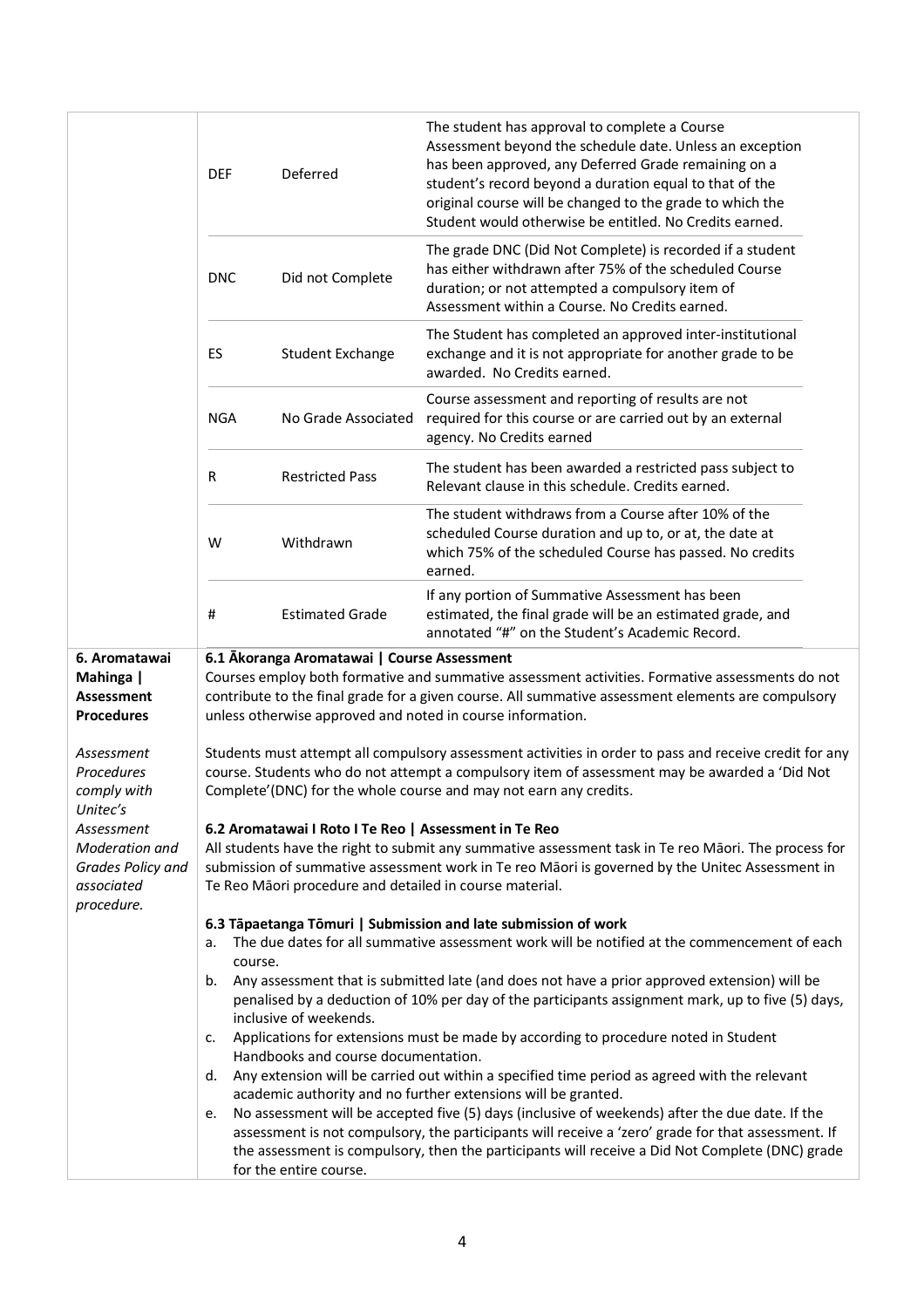### **6.4 Whakamātautau Anō | Resubmission or Reassessment**

A student may be granted permission to undertake:

- a. a resubmission/reassessment for a failed assessment item within a course with the following conditions:
	- i. an application for a resubmission/reassessment must be made within 5 days of receiving their marked assessment;
	- ii. only one resubmission of the failed assessment task;
	- iii. any approved resubmission/reassessment will be carried out within a specified time period as agreed with the relevant academic authority;
	- iv. in all cases for resubmission, the original marked assessment will accompany resubmitted assessment. If resubmitted work is not accompanied by the original marked assignment, the resubmitted work will not be marked, and the original grade will stand;
	- v. the maximum grade for any resubmission/reassessment of an assessment is the lowest pass grade;
- vi. assessments that are handed in late are not eligible for resubmission or reassessment. *Or*
- b. a reassessment for a failed course if they gained a mark of 40% or more in that course with the following conditions:
	- i. permission is granted on the recommendation of the relevant academic committee;
	- ii. any reassessment will be developed to reflect the learning outcomes of the course and their respective weightings;
	- iii. only one opportunity to undertake a reassessment of a course;
	- iv. the reassessment must be taken within one month of the course end date;
	- v. a student passing the reassessment will gain the minimum grade available as a pass in the course.

### **6.5 Āhuatanga Aromatawai Motuhake | Affected Performance Consideration**

A student may apply for Affected Performance Consideration (APC) if:

- The student is unable to attend an examination, compulsory assessment or fixed time and place assessment activity due to illness, injury, bereavement or other critical circumstances
- The student's preparation for, or performance in an examination or any summative assessment has been seriously impaired due to circumstances beyond their control

Applications for APC are made by a student within 5 working days of the due date of the affected assessment event. Decisions to approve an APC and to apply any remedy are made according to the Assessment and Grading Procedures and Regulations.

### **6.6 Pāhi Rāhui | Restricted Pass**

A restricted pass may be awarded in a course which was narrowly failed and where there is ample evidence that marginal failure is compensated by good overall performance.

- a. A restricted pass is awarded at the discretion of the relevant academic authority and may not be applied for directly by a student.
- b. The relevant academic authority may, at their discretion, use a restricted pass to:
- set conditions for future performance in other courses
- prevent a student from using a restricted pass to meet the prerequisite requirements of another course.
- c. A student may decline the award of a restricted pass by notifying the relevant academic authority in writing not later than 20 working days from notification of the results.

#### **6.7 Tuaruatanga | Repeating Courses**

Students who are repeating a Level 1–8 course would normally be required to submit all assessment items. In some cases, with the prior approval of the relevant academic authority, students may not be required to repeat an equivalent assessment item that they had previously passed. This should be negotiated within the first two weeks of the commencement of the course and will specify any course grade that will be carried over.